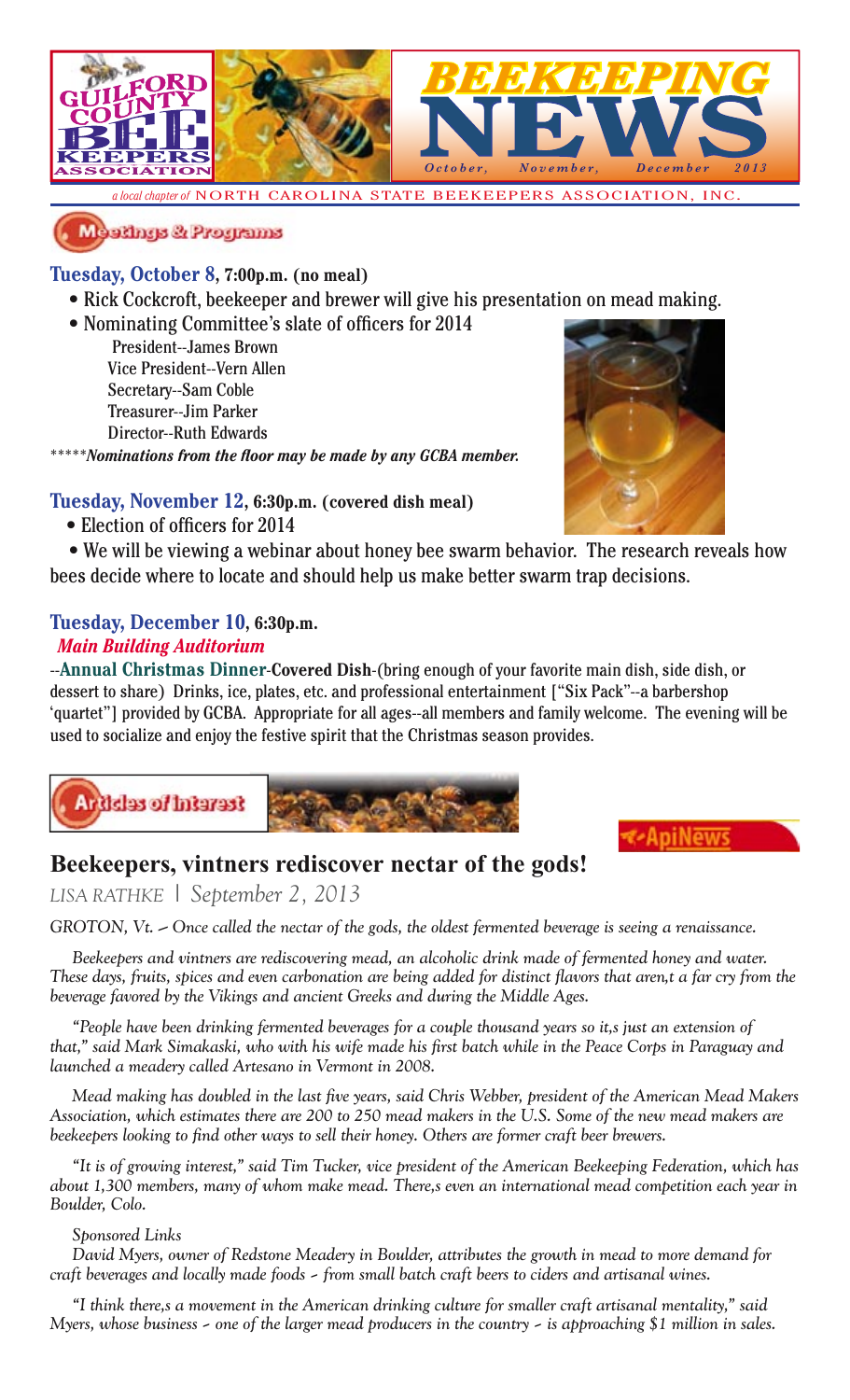*Redstone Meadery, which includes traditional meads and carbonated nectars, is now sold in 32 states.*

*Demand for local food has been a bonus for Artesano, which sells its products in 85 stores and restaurants around the state and sells out of its 20,000 bottles every year. "It would be easy just to expand and expand and expand because there's a demand for it, but I don't want to," Simakaski said.*

*In the back of a renovated old general store in Groton, Simakaski and his wife, Nichole Wolfgang, ferment honey and water in 250-gallon tanks. They may add fruit or spices or both, and then age it for at least a year.*  The latest offerings include a bourbon barrel aged, a blueberry and a chili cinnamon. "The mead,s amazing *because it's not super sweet and being made of honey I would have thought it would be really sweet," said Stephanie Parent, 40, Lyndonville, Vt., who stopped in with a friend for a tasting and music.*

*Simakaski and Wolfgang used their own honey the first year but now buy from two Vermont beekeepers. "This year, I'll ferment about 4 tons of honey, so it's a lot. That's like the job of two full beekeepers to make that much," he said.*

*Historically, the choice of mead as a beverage went by the wayside as grapes and grains became cheaper to produce. But now it's back, out of the Dark Ages.*

*"Good enough for Zeus, good enough for you" is one of the taglines at Redstone Meadery.*

This following article is extensive, covering about 10 pages like this. You may find it on your own or email me  $&$  I will forward the remaining pages to you via email. Thought you may be curious about this part of the world and their concerns about honey bee problems....worth the read. editor

The **Scientific World Journal**Volume 2012 (2012), Article ID 930849, 9 pageshttp://dx.doi.org/10.1100/2012/930849

Review Article

## **Antibiotic, Pesticide, and Microbial Contaminants of Honey: Human Health Hazards**

Noori Al-Waili, 1 Khelod Salom, 1 Ahmed Al-Ghamdi, 2 and MohammadAnsari2 <sup>1</sup>Waili Foundation for Science, Queens, NY 11418, USA<sup>2</sup>Department of Plant Protection, College of Food and Agricultural Sciences, King Saud University, Riyadh 11543, Saudi Arabia

Received 22 July 2012; Accepted 28 August 2012

Academic Editors: N. Ercal, A. Scozzafava, D. X. Tan, and L. A. Videla<br>Copyright © 2012 Noori Al-Waili et al. *This is an open access article distributed* under the Creative Commons Attribution License, which permits unrestricted<br>use, distribution, and reproduction in any medium, provided the original work *is properly cited.*

### **Abstract**

Agricultural contamination with pesticides and antibiotics is a challenging problem that needs to be fully addressed. Bee products, such as honey, are widely consumed as food and medicine and their contamination may carry serious health hazards. Honey and other bee products are polluted by pesticides, heavy metals, bacteria and radioactive materials. Pesticide residues cause genetic mutations and cellular degradation and presence of antibiotics might increase resistant human or animal's pathogens. Many cases of infant botulisms have been attributed to contaminated honey. Honey may be very toxic when produced from certain plants. Ingestion of honey without knowing its source and safety might be problematic. Honey should be labeled to explore its origin, composition, and clear statement that it is free from contaminants. Honey that is not subjected for analysis and sterilization should not be used in infants, and should not be applied to wounds or used for medicinal purposes. This article reviews the extent and health impact of honey contamination and stresses on the introduction of a strict monitoring system and validation of acceptable minimal concentrations of pollutants or identifying maximum residue limits for bee products, in particular, honey.

1. Introduction

History has revealed that humans had used bee products such as honey for thousands of years in all societies worldwide. Honey has been mentioned in the Talmud, the old and new testaments of the Bible, and the Holy Quran (1400 years ago). There is a large chapter (SORA) in Holey Quran named Bee (Al Nahl) and part of it says " And thy LORD taught the bee to build its cells in hills, on trees and in men's habitations, then to eat of all the produce of the earth and find with skill the spacious paths of its LORD, there issues from within their bodies a drink of varying colors, wherein is healing for men, verily in this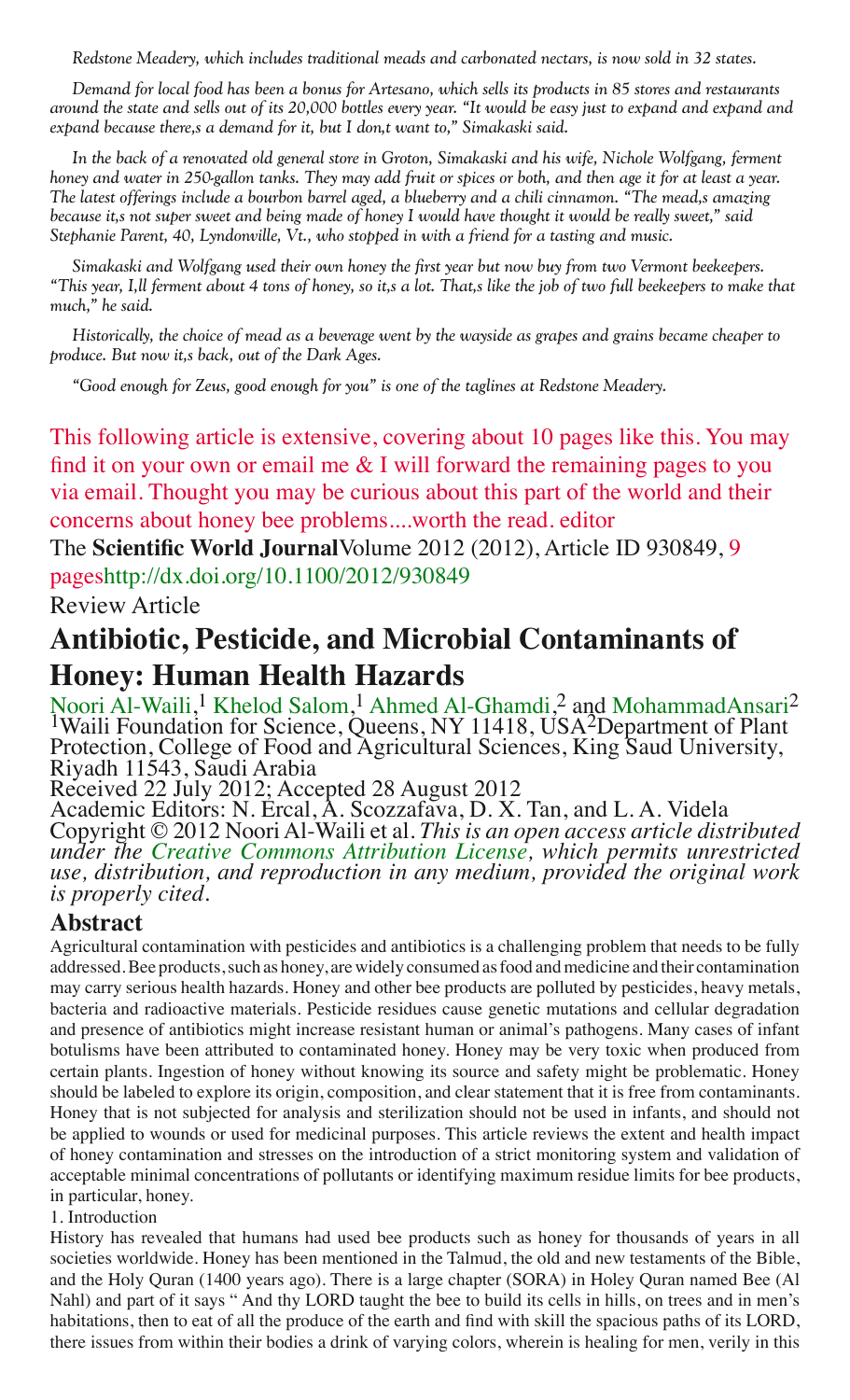

#### What are neonicotinoids?

Neonicotinoids are a class of insecticides used to control aphids, weevils and other insects. Some neonicotinoids may be highly toxic to bees for up to several days after an application. The Washington State Department of Agriculture recommends care when applying any pesticide, regardless of the type, to help protect our state's pollinating insects.

- · www.entomology.umn.edu/cues/ pollinators - Center for Urban Ecology and Sustainability / Polinator Conservation
- · www.npic.orst.edu National Pesticice Information Center
- · www.pesticidestewardship.org -Pesticide Environmental Stewardship (click Pollinator Protection link)
- · www.pollinator.org Pollinator Partnership
- · extension.wsu.edu/wsprs/Pages/ default.aspx - WSU PICOL
- · pep.wsu.edu WSU Urban Integrated Pest Management and Pesticide Safety Education

## Questions?

Contact WSDA at pestreg@agr.wa.gov.or Erik Johansen at (360) 902-2078. You can also visit agr.wa.gov for more information.

AGR PUB 701-388 (N/8/13) De you need this publication in an alternate format? Contast the<br>WSDA Receptionist at (388) 912-1976 or FTY Relay (808) 833-6381.

Photos courtesy of Erik Johanson

# **Pesticides**





· Clothianidin

· Dinotefuran · Imidacloprid

· Thiamethoxam

# Washington

### We need bees!

Honey bees, bumble bees, mason bees and other pollinating insects pollinate your fruit and vegetable gardens, native plants, and are critical for our environment and our economy

Certain pesticides, including those in the class of neonicotinoids, may pose a potential risk to bees and other insects that benefit us. But you can help reduce that risk

### How you can help protect our bees

- Avoid applying any pesticides, including insecticides and fungicides, during bloom on ornamental plants. that attract bees, like heather, lavender, linden, rhododendron and<br>rose. Bees and other insects may be harmed if they consume nectar or pollen containing pesticides
- 2. Apply pesticides only after flower petals have fallen, when ornamental plants are less attractive to bees. This will reduce the risk to bees coming in contact with pesticides
- $3.$ If you must spray ornamental plants that are in bloom, WSDA recommends you choose a pesticide that is less toxic to bees. The Oregon State University extension publication "How to Reduce Bee Poisoning from Pesticides" has information on the



toxicity of pesticides to bees. Visit pubs wsu.edu for a copy of this publication

- 4. Follow any specific requirements to protect bees on the pesticide label.<br>The WSU Pesticide Information Center Online (PICOL) has a database of pesticides approved for sale in Washington.
- 5. Read the label to see if the pesticide. contains a neonicotinoid insecticide with these ingredients:

ents should only be used after flower petals have fallen, because they may be highly toxic to bees for several days after application. Avoid applying these neonicotinoid 6. insecticides by soil drench or tree injection methods to plants known to attract bees. These methods may

contaminate nectar and pollen for up

Insecticides containing these ingredi-

- to several years after the insecticide is applied. If you must use soil drench or tree  $\overline{I}$ . injection to apply these neonicotinoid insecticides, do it after flower petals have fallen and use the lowest possible effective dosage to help reduce the risk to bees. Also, try to select an insecticide that offers the shortest persistence in ornamental
- plants while still controlling the pest. 8. When purchasing ornamental plants that are known to attract bees, try to purchase plants that were not treated with these neonicotinoid insecticides. Ask the nursery if the plants were treated.
- 9. For more advice on pesticide use and protecting bees, consider contacting your local branch of the Washington **State University Master Gardener** Program by visiting gardening.wsu.edu and look for the Master Gardener link.

Know Your Pesticides is a small bulletin from Washington state and has helpful suggestions for Beekeepers. You may be able to get a copy on line as I did but Adobe has upgraded Acrobat so I had to screen photo these.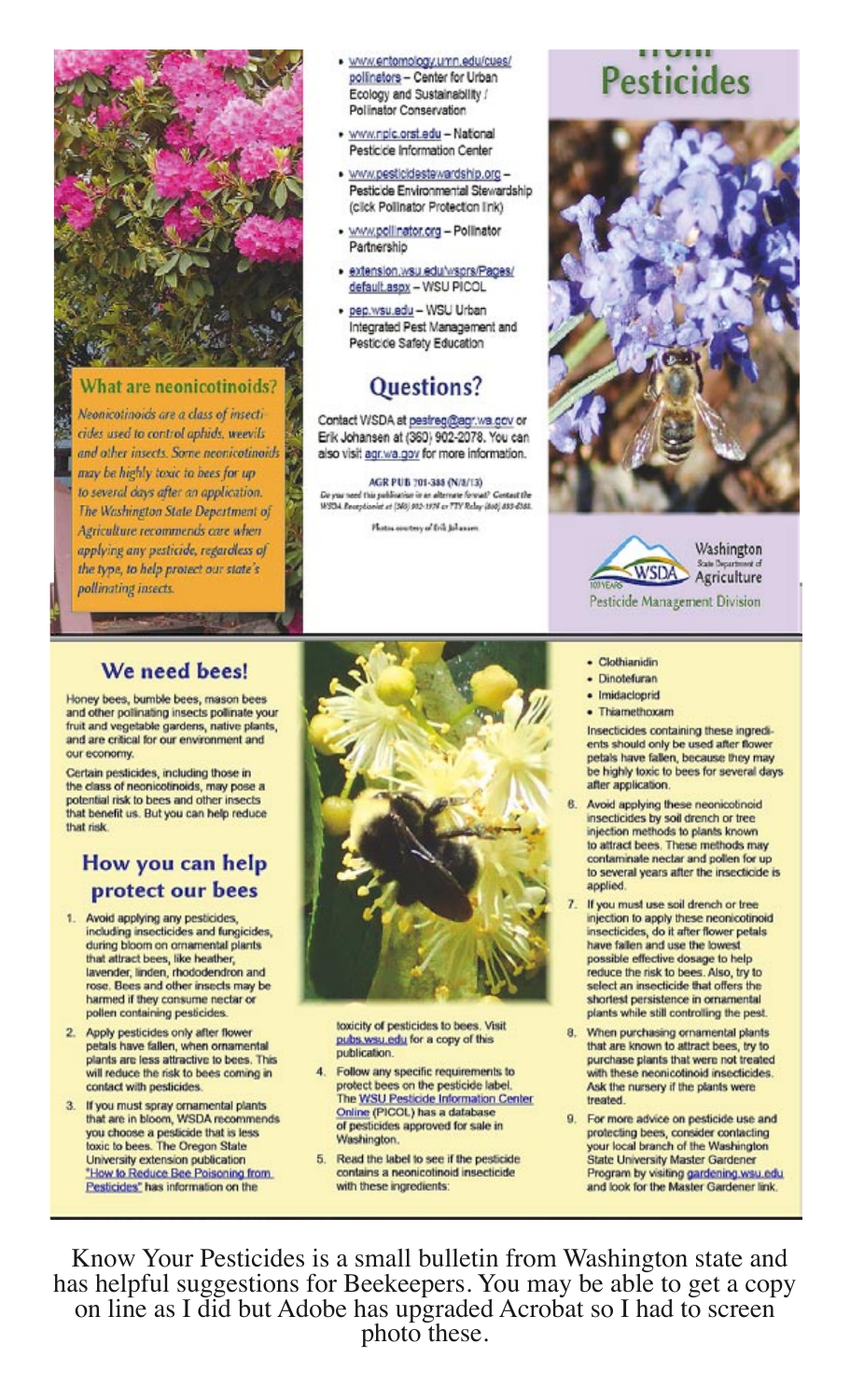## *USA- BEEKEEPERS' CHALLENGUE*

#### Friday, 30 August 2013 07:54 Written By Bill Mares

As serious beekeeping hobbyists, researchers and lecturers from Kenya, the United Kingdom, Bolivia, and Canada recently gathered in Pennsylvania to discuss the global crisis in beekeeping, the atmosphere was somber.

Death hung over the conference like a pall. The jargon was riddled with references to mortality: LD-50, sub-lethal doses, Dead-outs. People bemoaned bee deaths by pesticides and herbicides, death by pests and pathogens, death from a host of viruses.

Concerns about rising bee mortality has been going on for about seven years. During this time there's been a lot of loose talk about how, if the bees die, we die. Wrong. How a third of our diet comes from honey bees. Wrong. How the bee losses were caused by cell phones, GM plants, or The Rapture. All of which is Wrong.

Anti-pesticide crusaders have made bees a poster child for their apocalyptic predictions. But beekeepers themselves share in the blame by having used illegal pesticides - that also harm bees - to treat the pests that are the real culprits because legal pesticides are ineffective, too expensive, or unavailable.

The chief villain is the aptly named mite varroa destructor, a parasite of the Asian honey bee that jumped species 100 years ago and has plagued European honey bees ever since. It has resisted frantic, but mostly ineffectual attempts at breeding resistance, as well as eradication by numerous chemicals and mechanical treatments. And its worst characteristic is that it spreads throughout all the bees of a hive, causing rapid and widespread death of entire colonies.

There's more. At the industrial level, bees in the U.S. have become their own kind of monoculture, linked at the hip to several crops but dominated by California almonds. Almonds have become both the engine that drives the beekeeping industry, and the bane of our existence. As Kim Flottum, the editor of a national beekeeping magazine says, "Beekeepers have become almond junkies, mainlining pollination fees for survival."

The most talked about new factor at this conference was how to provide enough good food for our bees all year long. Planting soybeans and corn to the absolute edges of our fields, and using herbicides to kill other plants and weeds deprive bees of a balanced diet. And the combination of herbicides, fungicides and limitless insecticides constitute a poisonous synergy that brings the battle between Big Ag and Little Ag into sharp focus.

The big challenge now is to fix these problems. And that's hard work. Science and agriculture must change. Agriculture must make land available for honey bees and all pollinators. Science must get serious about choosing bees that resist Varroa.

And everyone must stop using the poisons.

Without the bees, we wouldn't starve, but our diet would be a lot duller. Reminds me of something fellow-Vermonter and professional beekeeper Kirk Webster has said of this marvelous creature, "…bees are the color; everything else is black and white."

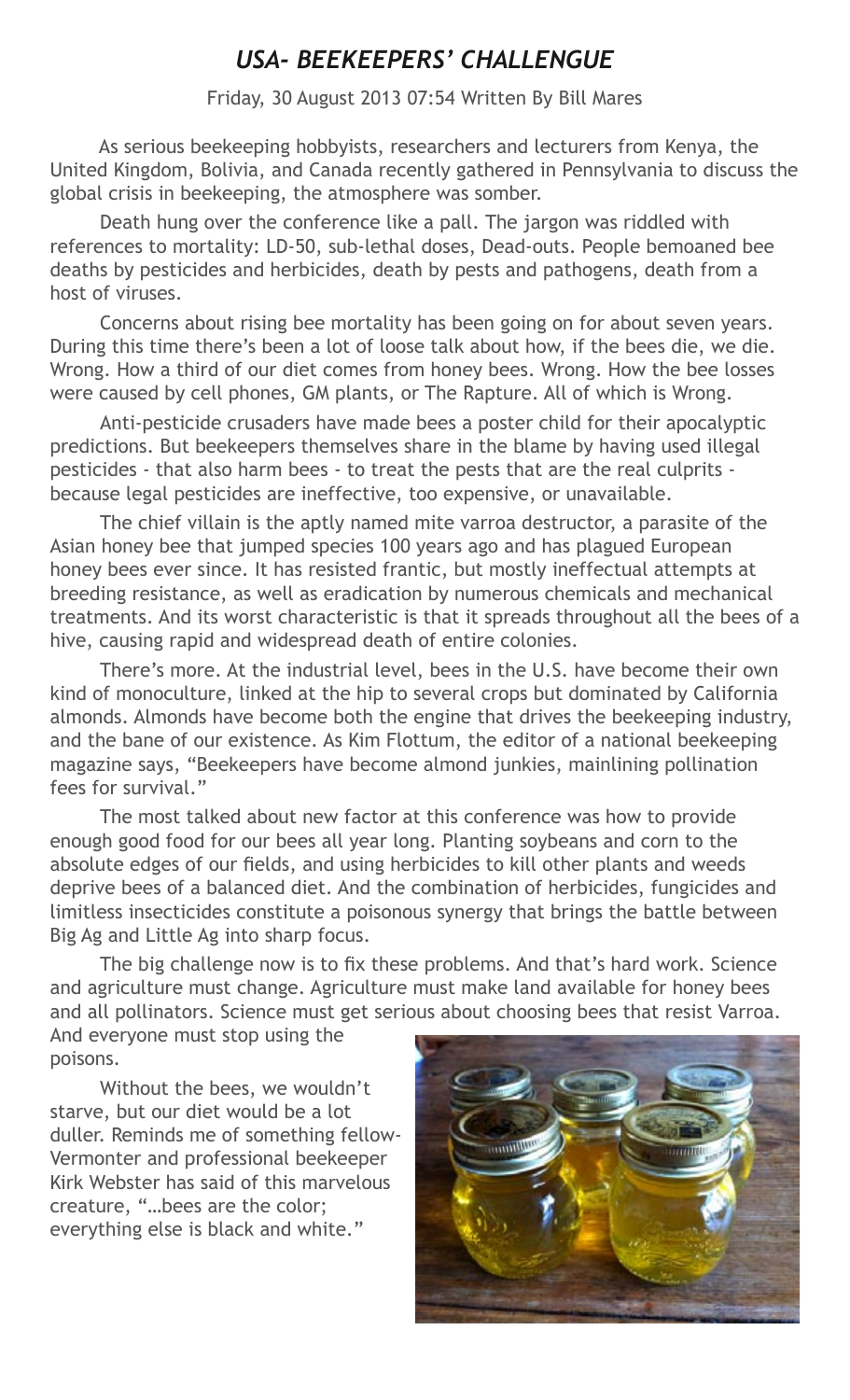# **Protection:EPA Actions to Protect Pollinators**

### *USDA*: •Pollinator Protection •Advancing the Science •Strategic Plan

Pesticide risk management must be based on sound science, consistent with the laws under which pesticides are regulated in the United States. EPA has been working aggressively to protect bees and other pollinators from pesticide exposures. EPA is:

- •Taking immediate steps to change pesticide labels to limit applications to protect bees and to be more clear and precise for bees.
	- August 15, 2013, letter sent to registrants explains new labeling the EPA will require on neonicotinoid pesticides to improve protection
	- Bee labeling info graphic explains in detail how the new labeling will improve pollinator protection.
	- July 22, 2013, letter to registrants
- •Together with the U.S. Department of Agriculture, we are working with agricultural equipment manufacturers and the pesticide and seed industry to develop and apply [technologies to reduce pesticide dust drift](http://www.epa.gov/oppfead1/cb/csb_page/updates/2013/pollin-summit.html) during planting activities.
- •Sharing best management practices with beekeepers on the use of pesticides to control Varroa mites in their colonies.
- •Collaborating with state agencies and the North American Pollinator Campaign to advance education and training modules in pesticide applicator certification courses.
- •We issued new enforcement quidance (35 pp, 1.3 MB, to federal, state and tribal enforcement officials to help them investigate bee kills
- •Working with global partners such as the Organization for Economic Cooperation and Development´s Pesticide Effects on Insect Pollinators working group, the International Commission on Plant Pollinator Relationships, and the European Food Safety Authority to develop and implement appropriate tests for evaluating both exposure to and effects of pesticides on honey bees.
- •Implementing new data requirements and risk assessment approaches for pollinators as we review the registrations of all of the neonicotinoid pesticides. These advances in assessing pollinator risk are based on a public, external, [scientific peer review](http://www.epa.gov/scipoly/sap/meetings/2012/091112meeting.html) that was held in the fall of 2012; and they reflect a collaborative effort with experts in California, Canada and Europe, including both regulatory authorities and scientists. These new techniques will assess the sublethal effects of pesticides on all life stages of the honey bee, as well as effects on colony health in field settings.
- As part of the neonicotinoid Registration Review, six new pollinator studies are currently under way.
- EPA has also accelerated and coordinated the review of the neonicotinoid pesticides in our [Registration Review program](http://www.epa.gov/oppsrrd1/registration_review/index.htm). The registration review schedule for each of the neonicotinoid compounds is listed below.

|           | <b>Initiation</b> |           | <b>Data</b> |           |           |
|-----------|-------------------|-----------|-------------|-----------|-----------|
| $\bullet$ | Dec. 2008         | $\bullet$ | 2010-2015   |           | 2016-2017 |
|           | Dec. 2011         |           | 2013-2016   |           | 2017-2018 |
|           | Dec. 2011         |           | 2013-2016   | $\bullet$ | 2017-2018 |
| $\bullet$ | Dec. 2011         | $\bullet$ | 2013-2016   | $\bullet$ | 2017-2018 |
| $\bullet$ | Dec. 2012         | $\bullet$ | 2014-2017   | $\bullet$ | 2018-2019 |
|           | Dec. 2012         |           | 2014-2017   |           | 2018-2019 |

## **Does 2019 make you feel Better?**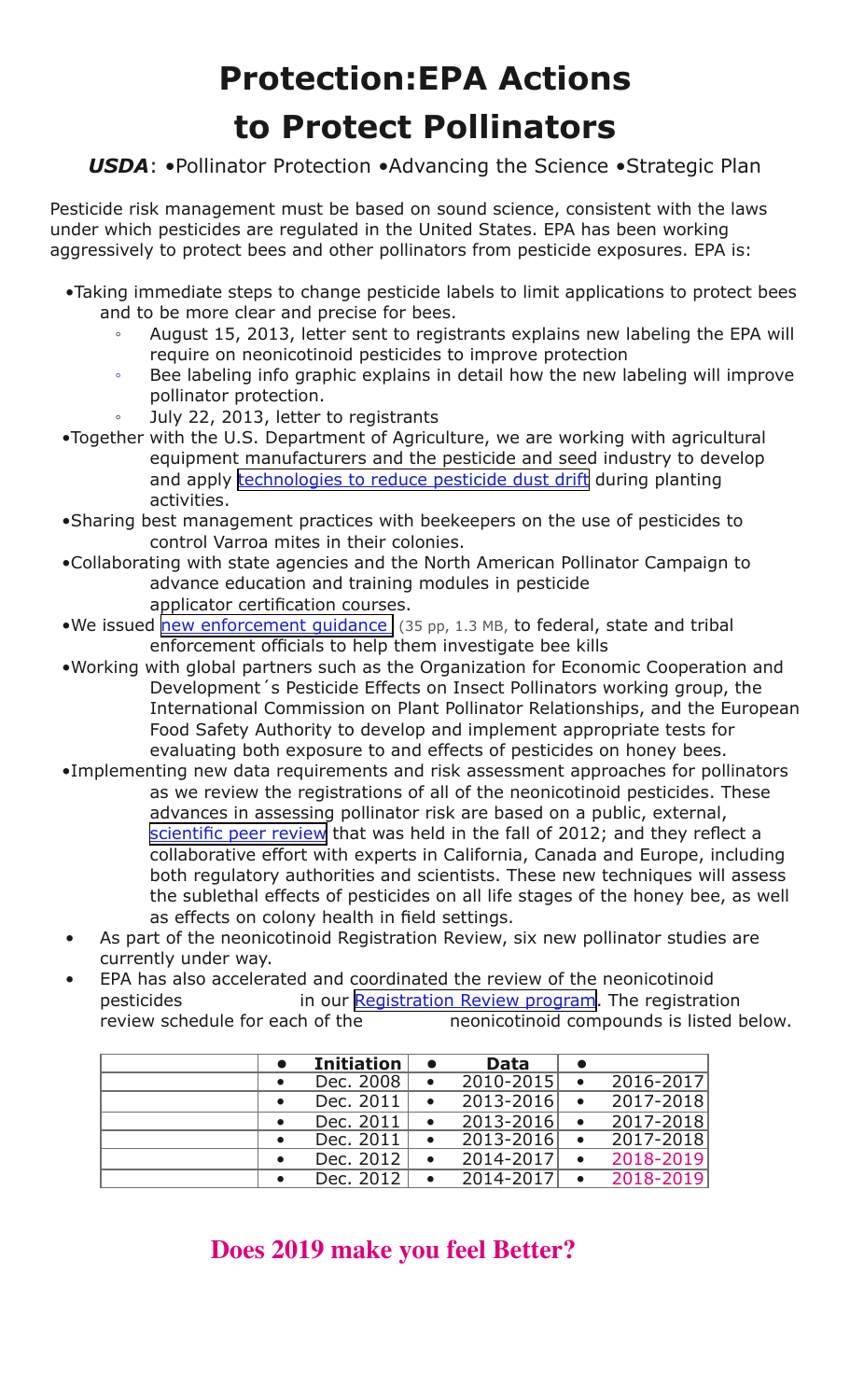### USA - POLLINATION POISONS. BEE DON'T HAVE A CHANCEWednesday, 21

August 2013 08:44 Article written by Alan Harman

British environmentalists are becoming increasingly concerned about the future of the UK bee population after reading new U.S. research highlighting for the first time the diversity of "chemical cocktails" that bees are ingesting.

The UK organic group Soil Association says the U.S. study raises new concerns on the effects of chemical mixtures and on additional pesticides used in farming that previously were not thought to be so lethal to bees.

These include fungicides used widely on crops requiring bee pollination.

The association says the new research shows these pesticides at field-realistic doses affect honey bees by doubling or even tripling their susceptibility to disease.

The report, published in th[e journal PLOS ONE,](http://www.apinews.com/en/news/item/22684-usa-crop-pollination-exposes-honey-bees-to-pesticides-which-alters-their-susceptibility-to-the-gut-pathogen-nosema) was compiled by a group of top bee scientists including the authoritative Jeffery S. Pettis of the USDA's Bee Research Laboratory in Beltsville, Maryland.

"This moves us on from the recent focus of just neonicotinoids and from a UK perspective is worrying," the UK association says in a statement."This study found nine different pesticides in pollen, but according to Defra (Department of Environment, Food and Rural Affairs) data, we are applying huge numbers of pesticides.

"An average of 20 different pesticides are applied to fruit, meaning our bees are likely to be coming into regular contact with mixtures of pesticides with combined effects potentially much worse than previously thought."

Association head of policy Emma Hockridge says this is an extremely worrying finding which should raise alarm bells."The study demonstrated that we may be massively underestimating the impacts of pesticides on our pollinators," she says. "In the UK, we use an extremely diverse array of pesticides.

"While the U.S. study found on average nine different pesticides in pollen, in the UK an average of 20 different pesticides are applied to fruit, 12 to vegetables and 16 to arable crops."

For strawberries, the average number of different pesticides used in the UK last year was nearly 30."This means bees are likely to be coming into regular contact with mixtures of pesticides with combined effects potentially much worse than previously thought," Hockridge says.

 The new study shows these chemicals are having unpredictable indirect effects and European research has already shown neonicotinoid insecticides increase the impact of Varroa mites on honey bees.

"This study found common fungicides increase the risk of honey bees contracting a widespread and potentially lethal gut pathogen," Hockridge says. "We are calling for urgent research into the cocktail effect of pesticides to be examined for similar indirect effects.

"We need to get off the chemical treadmill and focus on alternative ways of controlling pests and fungal disease, for example by using agro-ecological approaches such as organic farming."

The association calls the U.S. research ground-breaking in that it is one of the first to examine exactly what pesticides bees are actually consuming in the wild."Their findings are startling," it says. "Honey bees were collecting pollen containing a cocktail of chemicals – as many as 21 different types of pesticides and in high quantities."

The scientists tested the indirect effect of these chemical cocktails, and used bees' susceptibility to Nosema ceranae as a model. They found it was fungicides, usually overlooked, which doubled and even tripled disease risk.

One surprising finding of the U.S. study was that the high pesticide loads found in the pollen they collected were mostly from wildflowers surrounding the crops, which had been contaminated by pesticide application on the nearby farmland.

In terms of the three fungicides identified in the American research – myclobutanil, chlorothalonil and pyraclostrobin – about 1,728 tonnes are applied each year in the UK. In 2012, more than 23,000 hectares of fruit crops that are pollinated by honey bees and wild pollinators were sprayed with these products. In the very wet growing season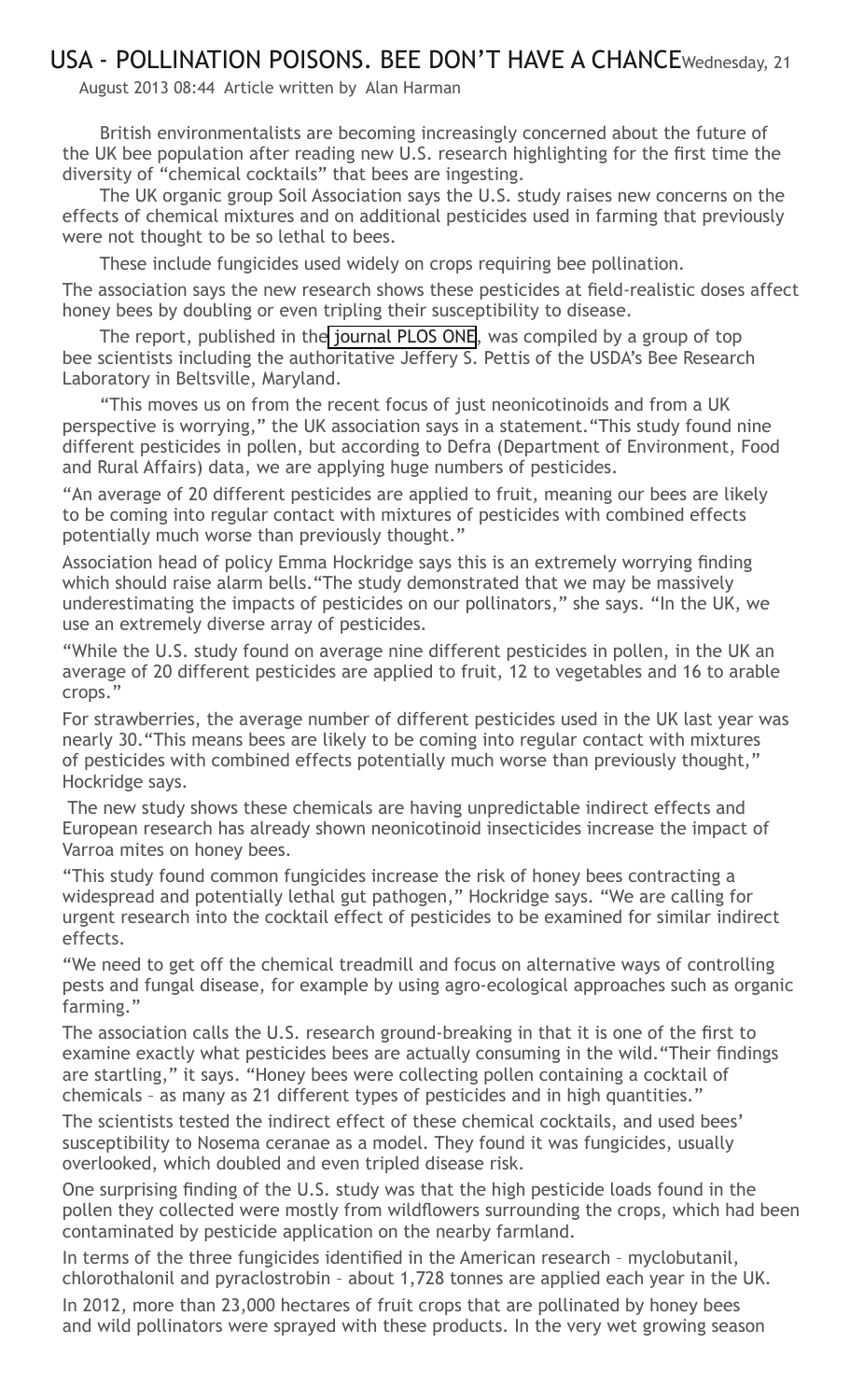## **Articles of INTEREST**

The August issue of Time Magazine contains good one. **A WORLD WITHOUT BEES, THE PRICE WE'LL PAY IF WE DON'T FIGURE OUT WHAT'S KILLING THE HON-NEY BEE by Bryan Walsh. Covers about 8 pages with some interestibng photos & infor- mation.**

<http://www.apinews.com/en/component/k2/item/23235> **This is Marla Spivak's presentation (UTube) at the conference in Edinburg on June 2013. I hope you can receive it as Ms Spivak is an outstandig researcher and presenter. If you can't pick it up off of this letter, email me & I will send you a reference to, hopefully, get you in touch. This one is worth the effort!**





**Allergies or not!!! NO MORE SNEEZING..**